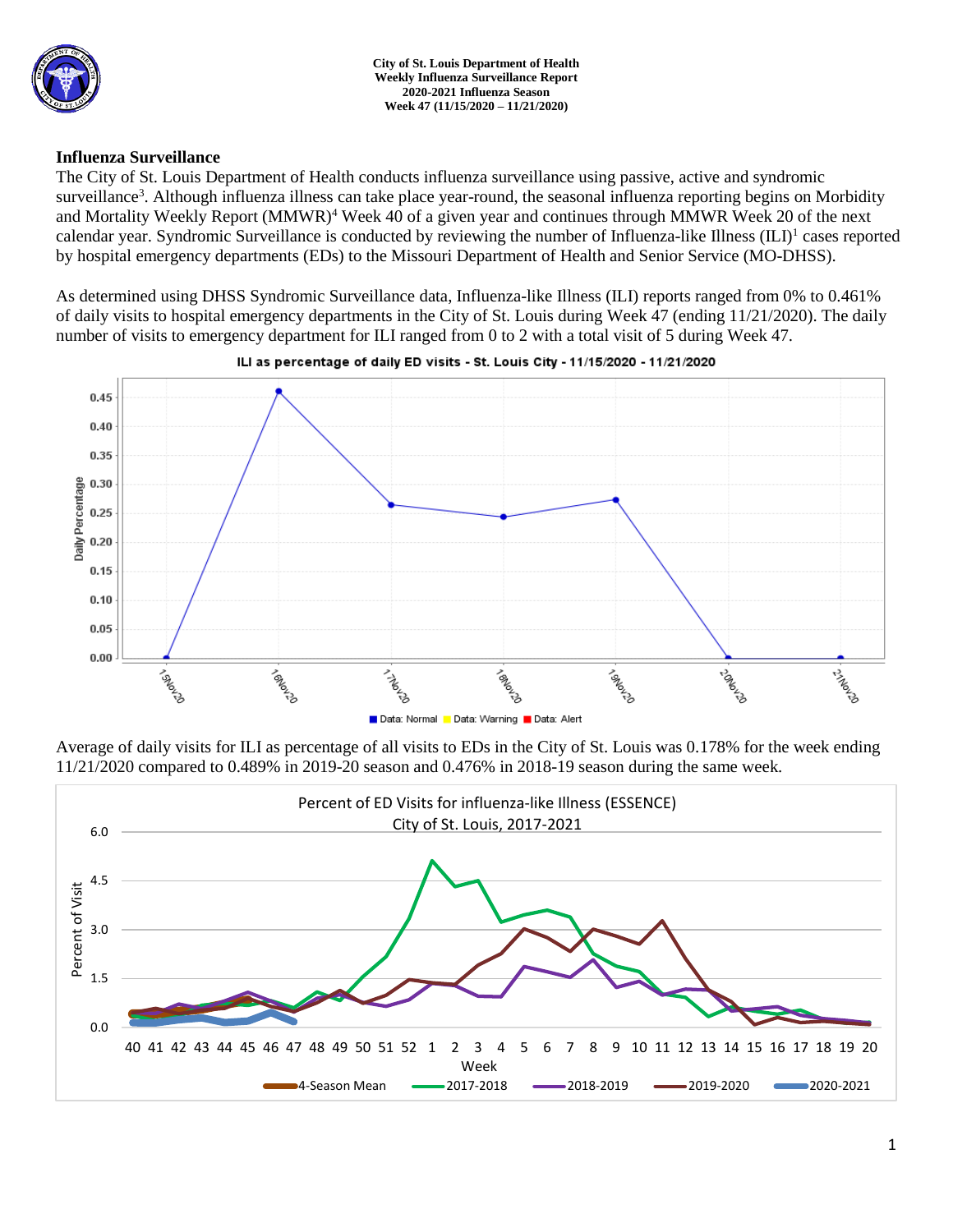Passive Surveillance is conducted through reporting of confirmed influenza cases<sup>2</sup> from various surveillance sites like hospitals, offices of healthcare providers, and laboratories. As of the current influenza season, for the week ending 11/21/2020, there have been 3 cases of Influenza A and 4 cases of Influenza B with a total of 7 influenza cases from the city of St. Louis. Influenza A accounted for 43% and B accounted for 57% each of total influenza cases. The data of the latest weeks is provisional and is subject to change in the following weeks.

# **Table 1: Number of Laboratory Positive Influenza Cases by Influenza Type**

| Influenza Type              | Week 44<br>$(10/25/2020 -$<br>10/31/2020) | Week 45<br>$(11/1/2020 -$<br>11/7/2020 | Week 46<br>$(11/8/2020 -$<br>11/14/2020) | Week 47<br>$(11/15/2020 -$<br>11/21/2020) | 2020-2021*<br>Season-to-Date | Percentage |
|-----------------------------|-------------------------------------------|----------------------------------------|------------------------------------------|-------------------------------------------|------------------------------|------------|
| Influenza A                 | 0                                         |                                        | 0                                        |                                           |                              | 43%        |
| Influenza B                 | 0                                         |                                        |                                          |                                           |                              | 57%        |
| Influenza unknown / Untyped | 0                                         |                                        | 0                                        |                                           |                              | 0%         |
| <b>Total</b>                | 0                                         |                                        |                                          |                                           |                              | 100%       |

# **Table 2: Number of Laboratory Confirmed Influenza Cases by Age Group**

| <b>Age Group</b> | Week 44<br>$(10/25/2020 -$<br>10/31/2020) | Week 45<br>$(11/1/2020 -$<br>11/7/2020) | Week 46<br>$(11/8/2020 -$<br>11/14/2020) | Week 47<br>$(11/15/2020 -$<br>11/21/2020) | 2020-2021*<br>Season-to-Date | Percentage |
|------------------|-------------------------------------------|-----------------------------------------|------------------------------------------|-------------------------------------------|------------------------------|------------|
| 0 to 4 years     |                                           | O                                       | 0                                        |                                           |                              | 0%         |
| 5 to 14 years    | 0                                         | O                                       | 0                                        | 0                                         |                              | 14%        |
| 15 to 24 years   | 0                                         | 0                                       | 0                                        | 0                                         |                              | 14%        |
| 25 to 49 years   | 0                                         |                                         |                                          | 0                                         |                              | 43%        |
| 50 to 64 years   | 0                                         | <sup>0</sup>                            | 0                                        | 0                                         |                              | 14%        |
| 65+ years        | 0                                         |                                         | 0                                        | 0                                         |                              | 14%        |
| <b>Total</b>     |                                           |                                         |                                          |                                           |                              | 100%       |

### **Table 3: Number of Laboratory Confirmed Influenza Cases by Age Group and Type** For Cases Reported between 09/27/2020 and 11/21/2020

| <b>Age Group</b> | <b>Type A</b> |      | <b>Type B</b> |      | <b>Unknown Type</b> |   | <b>Total</b> |      |
|------------------|---------------|------|---------------|------|---------------------|---|--------------|------|
|                  | n             | %    | n             | %    | n.                  | % | n            | %    |
| 0 to 4 years     | 0             | 0.0  |               | 0.0  |                     |   |              | 0.0  |
| 5 to 14 years    |               | 33.3 |               | 0.0  |                     |   |              | 14.3 |
| 15 to 24 years   |               | 0.0  |               | 25.0 |                     |   |              | 14.3 |
| 25 to 49 years   |               | 0.0  |               | 75.0 |                     |   |              | 42.9 |
| 50 to 64 years   |               | 33.3 |               | 0.0  |                     |   |              | 14.3 |
| 65+ years        |               | 33.3 |               | 0.0  |                     |   |              | 14.3 |
| Total            |               |      |               |      |                     |   |              |      |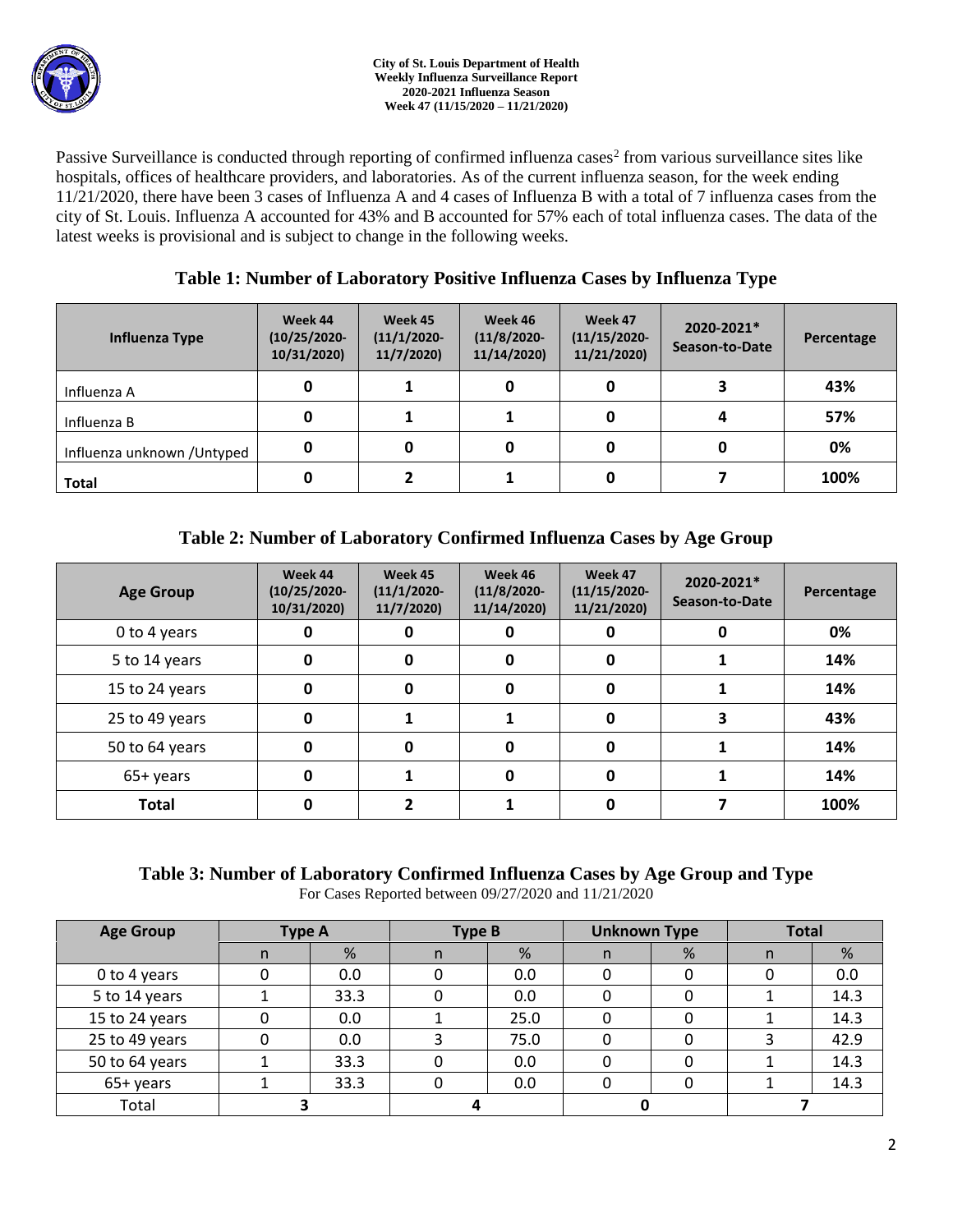

| <b>Previous</b><br><b>Seasons</b> | 2016-2017 | 2017-2018 | 2018-2019 | 2019-2020 | 2020-2021 | 4-Season<br><b>Mean</b> | 4-Season<br><b>Median</b> |
|-----------------------------------|-----------|-----------|-----------|-----------|-----------|-------------------------|---------------------------|
| Week 43                           |           | 18        |           |           |           | b                       |                           |
| Week 44                           |           |           |           |           |           |                         |                           |
| Week 45                           |           |           |           |           |           |                         |                           |
| Week 47                           |           |           | 4         |           |           |                         |                           |

# **Table 4: Total Number of Laboratory Confirmed Influenza Cases Through Previous 4 Seasons**



# **City of St. Louis Influenza Outbreaks:**

During the week ending 11/21/2020, there have been no outbreaks of influenza reported to the City of St. Louis Department of Health.